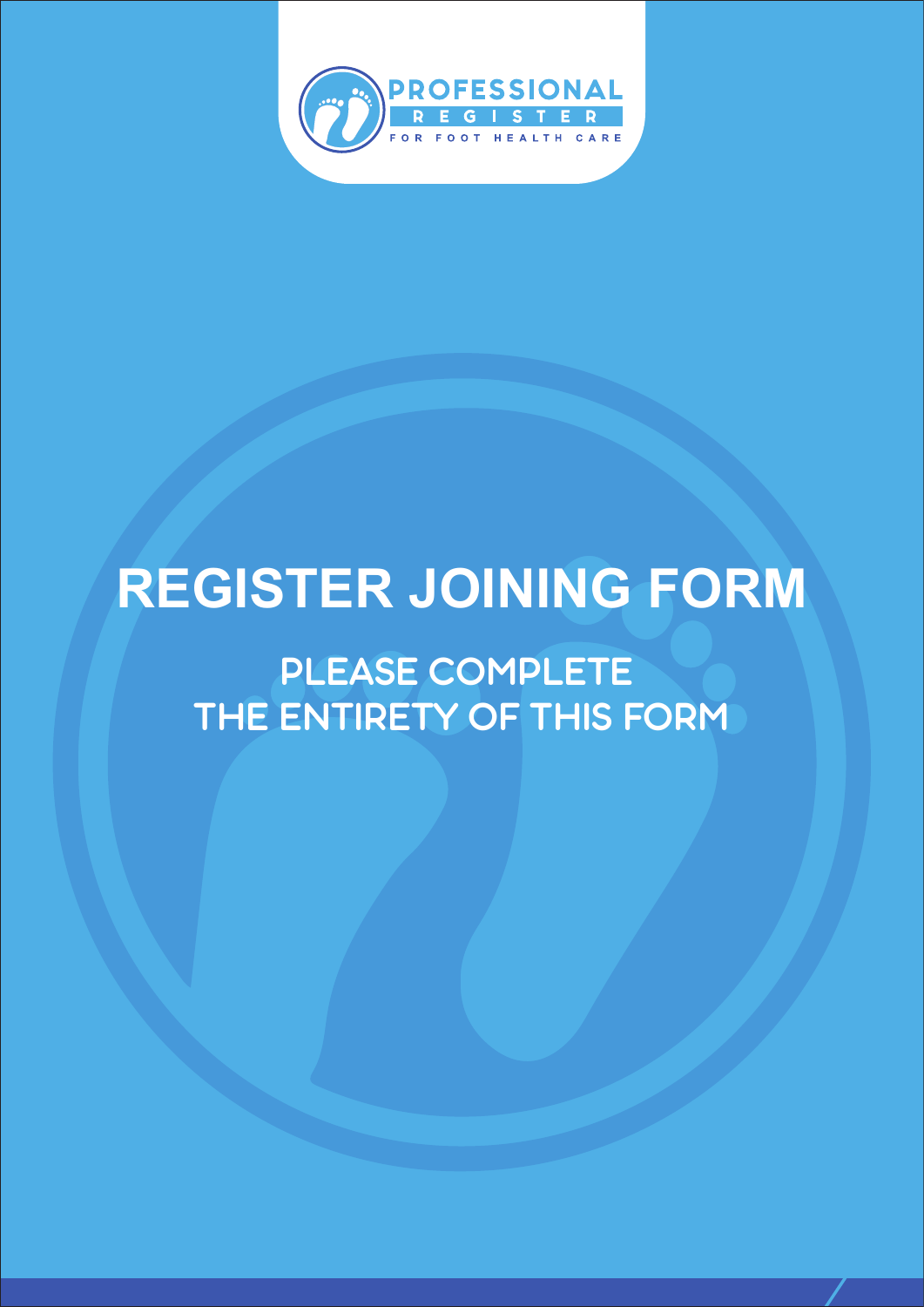

### **REGISTER JOINING FORM** Please complete the entirety of this form

## **Your Details**

| Title:                                          |  |  |
|-------------------------------------------------|--|--|
| Full Name:                                      |  |  |
| Address:                                        |  |  |
|                                                 |  |  |
| Post Code:<br>Contact Telephone Number(s):      |  |  |
|                                                 |  |  |
| <b>Email Address:</b>                           |  |  |
| Preferred Method of Contact:                    |  |  |
| Your Foot Health Care Related Qualification(s): |  |  |

(Please include copies of certificates when returning this form)

#### Reason for Joining?